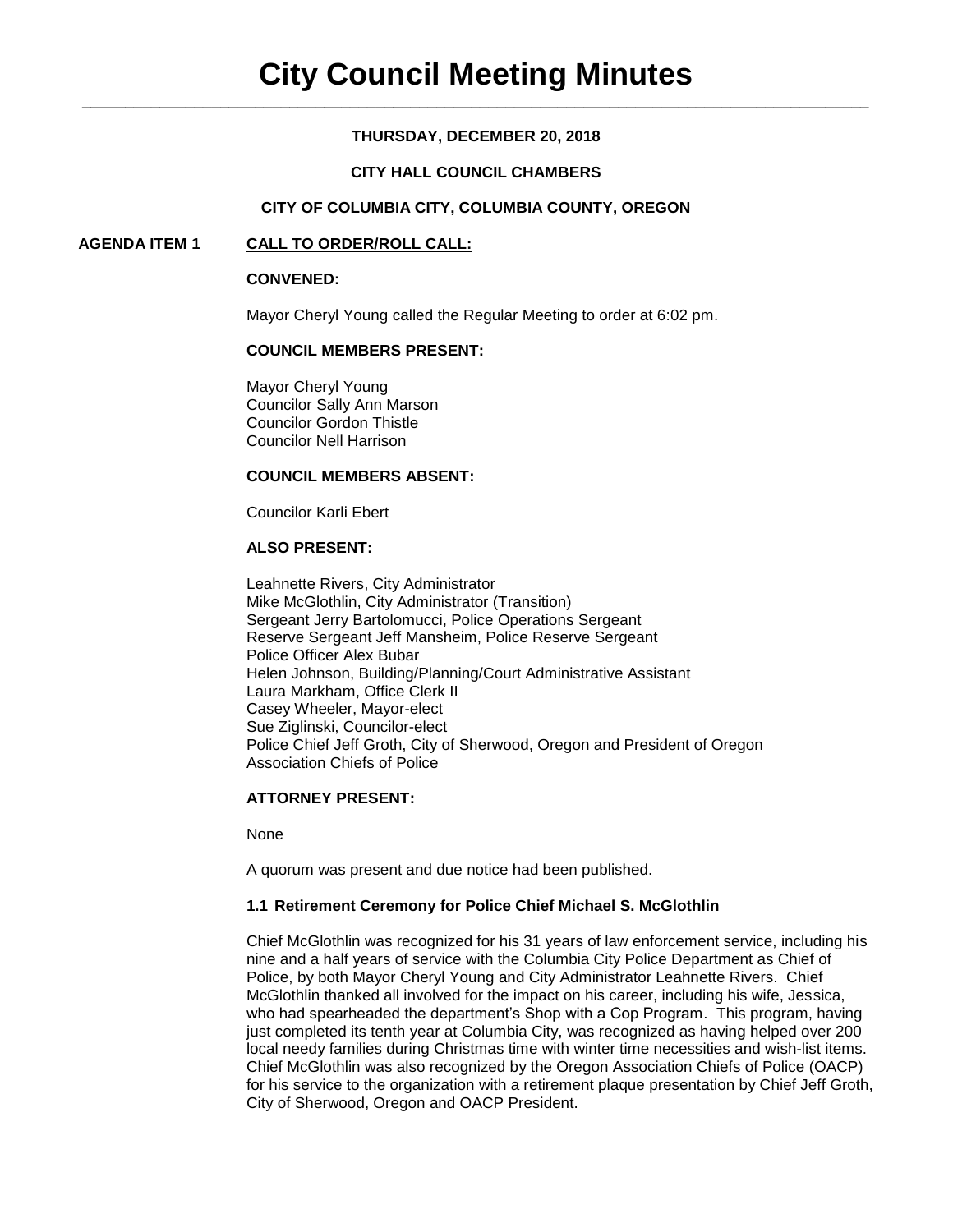None

# **AGENDA ITEM 3 CITIZEN INPUT:**

Patrick Trapp, Port of St. Helens, addressed the Council in answer to recent letter sent by City Council to The Port regarding rail transportation issues from the Port Westward site. Mr. Trapp assured the City Council that the Port of St. Helens Board of Commissioners was not ignoring the request for a delayed vote until more information could be provided, but that the Board felt that they needed to act upon the issue due to a number of factors. Mr. Trapp said that the Port of St. Helens Board of Commissioners had received over 10 hours of public comment regarding the subject, both for and against the issue. He also said that in 2012, when Global assumed the lease, that they had put in an amendment into the contract which called for consideration to lower the API limit down to 20 after financial investment. Mr. Trapp said that The Port refused to lift the restriction after considering it in good faith, but that they would consider API rates between 17 and 44. Mr. Trapp also said that this issue was addressed by many people with divergent points of view and that The Port felt confident in the direction that they should go at the end of the process. Mr. Trapp also provided a fact sheet for inclusion into the record. The Council expressed their appreciation for the clarification and further information provided.

#### **AGENDA ITEM 4 COUNCIL REPORTS:**

**4.1 Parks Committee:** No report.

**4.2 Water and Sewer Committee:** City Administrator Leahnette Rivers informed the Council on the positive aspects of the Liquivision inspection of the reservoir tanks. Both upper and lower tanks in relative good condition with the steel tank having approximately 12 inches of fine silt deposits. Public Works Superintendent Micah Rogers informed the Council on the causes and planned mitigation efforts to resolve this issue.

- **4.3 Street Committee:** No report.
- **4.4 Audit Committee:** Chair Harrison said the Committee will meet in January, 2019.

**4.5 Hazard Mitigation Planning Group:** Chief McGlothlin briefed the Council that the Planning Group will be meeting the fourth Monday in January, 2019.

**4.6 Other Reports:** Mayor Cheryl Young recognized Council Member Nell Harrison at her last Council Meeting, and presented her with a certificate of appreciation. Council Member Nell Harrison expressed thanks and appreciation for the honor of serving the citizens of the City. City Administrator Leahnette Rivers then swore in Michael S. McGlothlin as the next City Administrator for the City of Columbia City.

#### **AGENDA ITEM 5 CONSENT AGENDA:**

.

- **5.1 Financial Report for the month ending November 30, 2018.**
- **5.2 Bills paid with check numbers 31444 through 31515 during the month of November 2018.**
- **5.3 Minutes of the Regular City Council Meeting on December 6, 2018.**
- **5.4 Activities Report from the Public Works Superintendent.**

MOVED (THISTLE), SECONDED (HARRISON) AND CARRIED UNANIMOUSLY BY ROLL CALL VOTE TO APPROVE THE CONSENT AGENDA